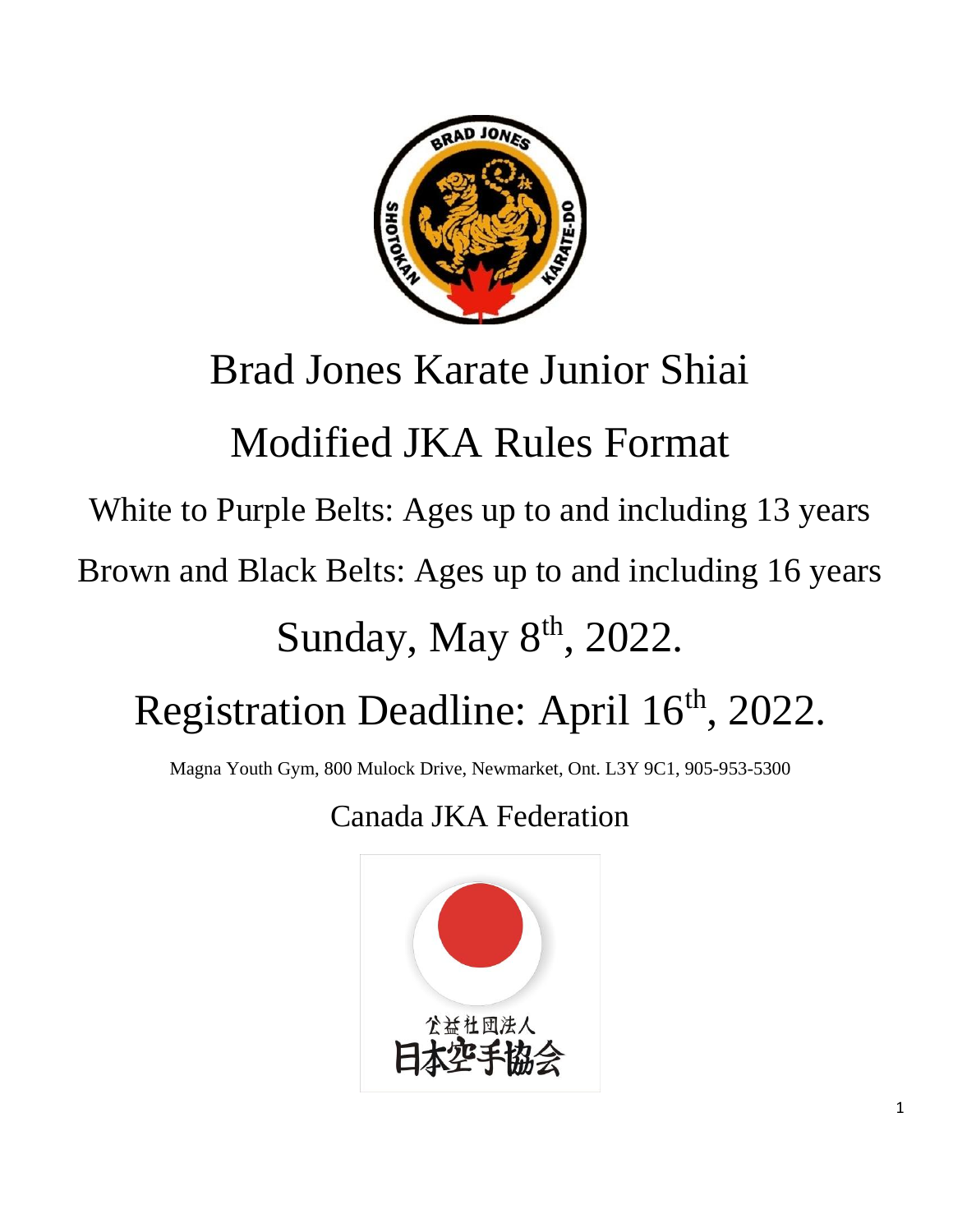## Tentative List of Events:

## Please note there will be no Team Kata Events at this particular Shiai.

#### **INDIVIDUAL BEGINNERS: White, Yellow Stripe, Yellow**

| $\mathbf{1}$ | Up to 7 Girls & Boys Kata       | $\overline{2}$ | Up to 7 Girls & Boys Sanbon Kumite (Jodan, Chudan) |
|--------------|---------------------------------|----------------|----------------------------------------------------|
| 3            | 8-9 Girls & Boys Kata           | $\overline{4}$ | 8-9 Girls & Boys Sanbon Kumite (Jodan, Chudan)     |
| 5            | 10-11 Girls & Boys Kata         | 6              | 10-11 Girls & Boys Sanbon Kumite (Jodan, Chudan)   |
| 7            | 12-13 Girls & Boys Kata         | $8\,$          | 12-13 Sanbon Kumite (Jodan, Chudan)                |
|              |                                 |                |                                                    |
|              | <b>NOVICE: Orange and Green</b> |                |                                                    |
| 9            | Up to 7 Girls & Boys Kata       | 10             | Up to 7 Girls & Boys Kihon Ippon Kumite            |
|              |                                 |                | (Jodan, Chudan, Mae Geri)                          |
| 11           | 8-9 Girls & Boys Kata           | 12             | 8-9 Girls & Boys Kihon Ippon Kumite                |
|              |                                 |                | (Jodan, Chudan, Mae Geri)                          |
| 13           | 10-11 Girls & Boys Kata         | 14             | 10-11 Girls & Boys Kihon Ippon Kumite              |
|              |                                 |                | (Jodan, Chudan, Mae Geri)                          |
| 15           | 12-13 Girls & Boys Kata         | 16             | 12-13 Girls and Boys Kihon Ippon Kumite            |
|              |                                 |                | (Jodan, Chudan, Mae Geri)                          |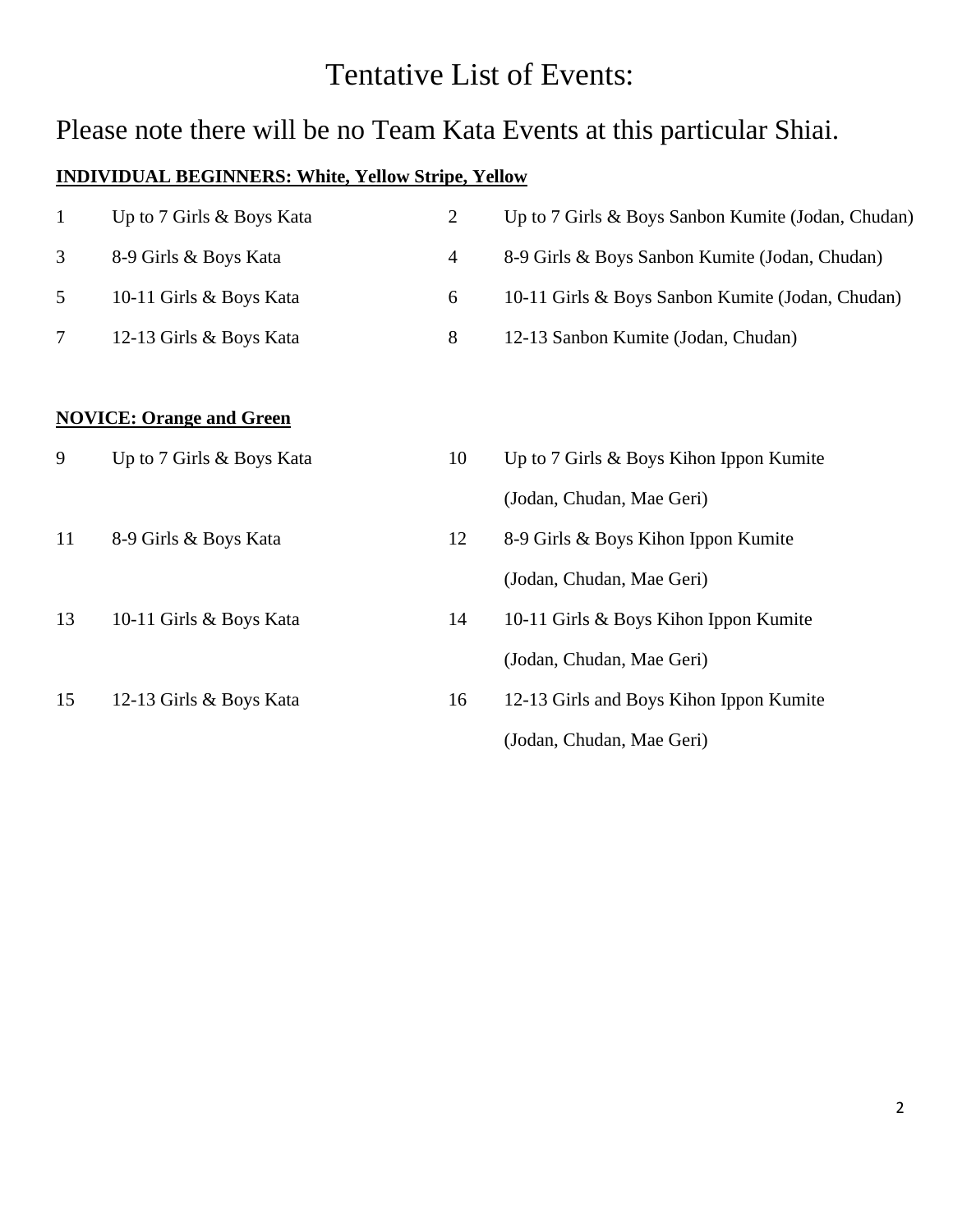#### **INTERMEDIATE: Blue and Purple**

| 17 | Up to 7 Girls & Boys Kata             | 18 | Up to 7 Girls & Boys Kihon Ippon Kumite |
|----|---------------------------------------|----|-----------------------------------------|
|    |                                       |    | (Jodan, Chudan, Mae Geri)               |
| 19 | 8-9 Girls & Boys Kata                 | 20 | 8-9 Girls & Boys Kihon Ippon Kumite     |
|    |                                       |    | (Jodan, Chudan, Mae Geri)               |
| 21 | 10-11 Girls Kata                      | 22 | 10-11 Boys Kata                         |
| 23 | 10-11 Girls Jiyu Ippon Kumite         | 24 | 10-11 Boys Jiyu Ippon Kumite            |
|    | (Semi Free Sparring)                  |    | (Semi Free Sparring)                    |
| 25 | 12-13 Girls Kata                      | 26 | 12-13 Boys Kata                         |
| 27 | 12-13 Girls Jiyu Ippon Kumite         | 28 | 12-13 Boys Jiyu Ippon Kumite            |
|    | (Semi Free Sparring)                  |    | (Semi Free Sparring)                    |
|    | <b>ADVANCED: Brown and Black Belt</b> |    |                                         |
| 29 | 9 and Under Girls Kata                | 30 | 9 and Under Boys Kata                   |
| 31 | 9 and Under Girls Jiyu Ippon Kumite   | 32 | 9 and Under Boys Jiyu Ippon Kumite      |
|    | (Semi Free Sparring)                  |    | (Semi Free Sparring)                    |
| 33 | 10-11 Girls Kata                      | 34 | 10-11 Boys Kata                         |
| 35 | 10-11Girls Jiyu Kumite                | 36 | 10-11 Boys Jiyu Kumite                  |
|    | (Free Sparring)                       |    | (Free Sparring)                         |
| 37 | 12-13 Girls Kata                      | 38 | 12-13 Boys Kata                         |
| 39 | 12-13 Girls Jiyu Kumite               | 40 | 12-13 Boys Jiyu Kumite                  |
|    | (Free Sparring)                       |    | (Free Sparring)                         |
| 41 | 14-16 Girls Kata                      | 42 | 14-16 Boys Kata                         |
| 43 | 14-16 Girls Jiyu Kumite               | 44 | 14-16 Boys Jiyu Kumite                  |
|    | (Free Sparring)                       |    | (Free Sparring)                         |

NOTE: All three rings will be running continuously, all events will be full double elimination with flags right to the medal placements of  $1<sup>st</sup>$ ,  $2<sup>nd</sup>$ ,  $3<sup>rd</sup>$ , and  $4<sup>th</sup>$  place. No points for the final four in kata.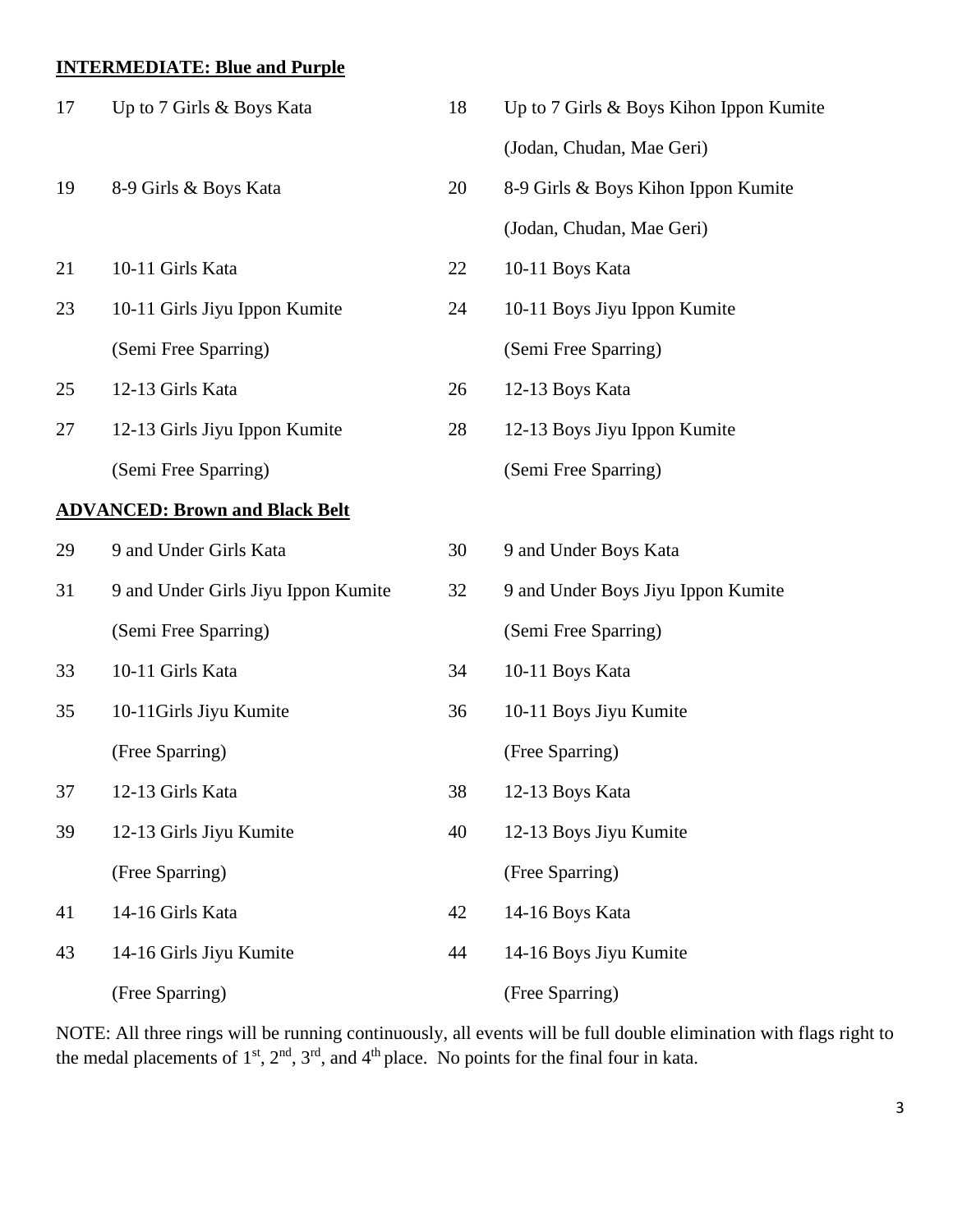## General Information

The Brad Jones JKA Junior Shiai is open to Karateka of all ages up to and including 16.

Lunch will be provided for Volunteers

### Date and Time.

Sunday May  $8<sup>th</sup>$ , 2022, starting at 10:00am

## Tournament Location

Magna Youth Gym, 800 Mulock Drive, Newmarket, Ont. L3Y 9C1, 905-953-5300

## Tournament Host

Brad Jones Karate, 244 Main Street South, Newmarket, Ont. Tel: 905-895-9636

Tournament Registration Deadline Dojo tournament registration including summary sheets, fees and signed individual wavier forms must be submitted to Brad Jones Karate by **April 16th , 2022**, to 244 Main Street South, Newmarket, Ont. L3Y 3Z5 or you may email your forms to George Usher at [gu-dextran@rogers.com](mailto:gu-dextran@rogers.com) but cheques must be received by the deadline. Please make cheques payable to "**The Social Committee**". Arrangements for in-person cash payments must be made in advance and in no case later than the start of the tournament. **THE ATTACHED ENTRY FORMS MUST BE SUBMITTED BY SCAN OR MAIL. SELF PREPARED WORD OR EXCELL EMAILED LISTS ARE VERY DIFFICULT TO CONVERT.**

## Tournament Rules

### Event Consolidation for Competitors

The tournament committee reserves the right to consolidate age and/or rank divisions in any tournament event as it deems necessary. Unless otherwise listed, Males and Females competing in individual events will be separated in all rank divisions except as follows:

Individual Kata/Kumite where there is only a single competitor, Males and Females will be combined for all ranks in kata, and for all ranks below Brown Belt in kumite: Males and Females will not be combined for kumite in the Brown and Black Belt divisions. Competitors may be moved up or down in age group depending on the number of competitors in the age division.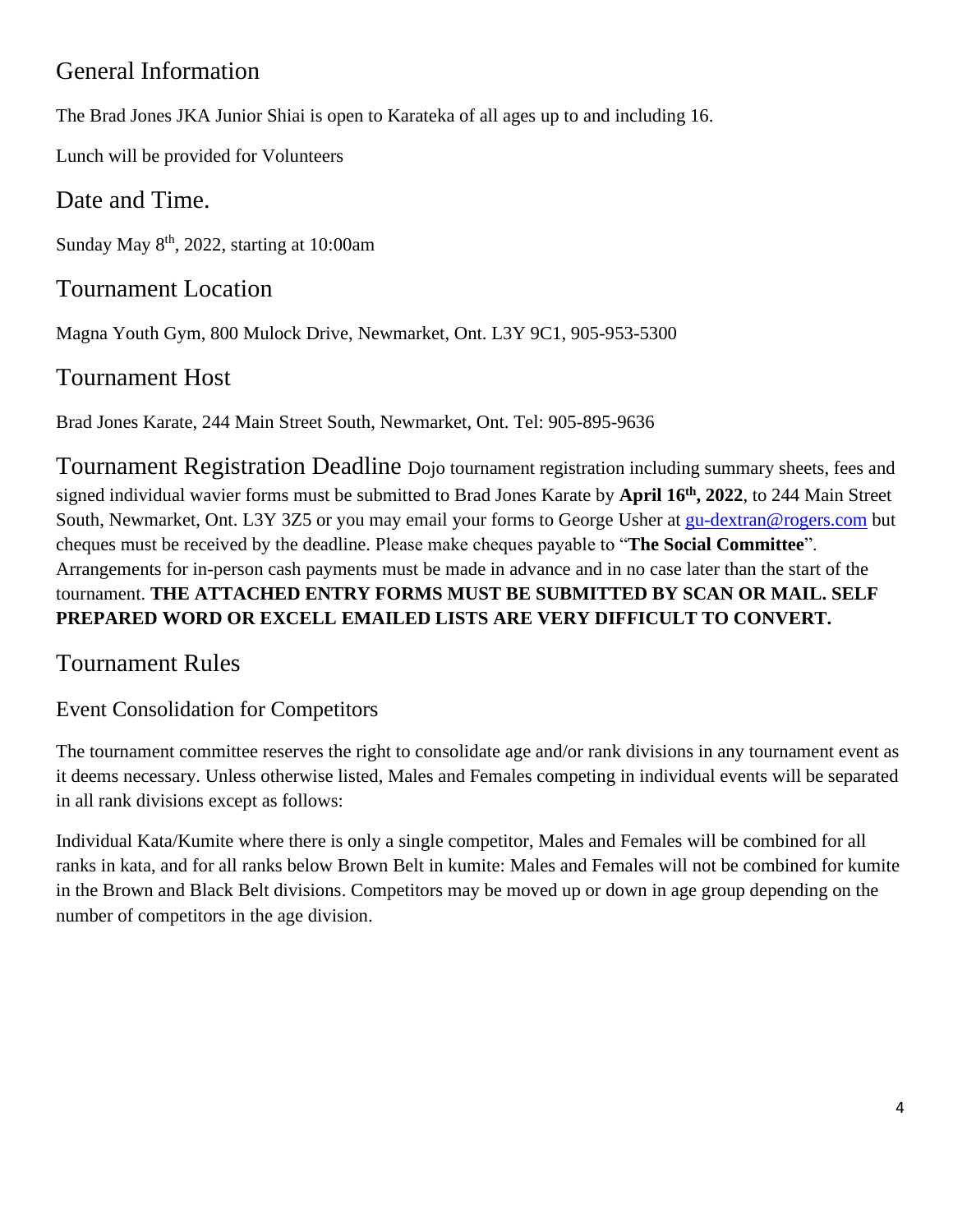#### Team Kata:

There will be no Team Kata events for this particular Shiai.

Three Competitors Rule for Kumite events;

In the case where there are only three competitors in an event, there will be no automatic bye. The loser of the first match will compete against the next competitor. If the loser of the first match wins the second match, that competitor will automatically finish second, and the winner of the first match will automatically finish first. If the loser of the first match loses the second match, that competitor will finish third, and the winner of the second match will compete with the winner of first match for first and second place.

### Individual Kata

#### **BEGINNERS: White, Yellow Stripe, and Yellow Belts**

FLAG SYSTEM: One kata by random draw from: Taikyoku Shodan, Heian Shodan, or Nidan

At the discretion of the head judge, the competitors may default to a kata known to both.

#### **NOVICE: Orange and Green Belts**

FLAG SYSTEM: One kata by random draw from: Heian Shodan, Nidan, Sandan, or Yondan.

At the discretion of the head judge, the competitors may default to a kata known to both.

#### **INTERMEDIATE: Blue and Purple Belts**

FLAG SYSTEM: One kata by random draw from: Heian Shodan, Nidan, Sandan, Yondan, Godan, or Tekki Shodan.

At the discretion of the head judge, the competitors may default to a kata known to both.

#### **ADVANCED: Brown and Black Belt**

FLAG SYSTEM: One kata by random draw from: Heian Shodan, Nidan, Sandan, Yondan, Godan, Tekki Shodan. Basai Dai, Enpi, Jion, or Kanku Dai.

Tiebreak rule for Individual Kata Matches, Flag System: The Head Judge will randomly choose another different kata to be performed by the 2 competitors.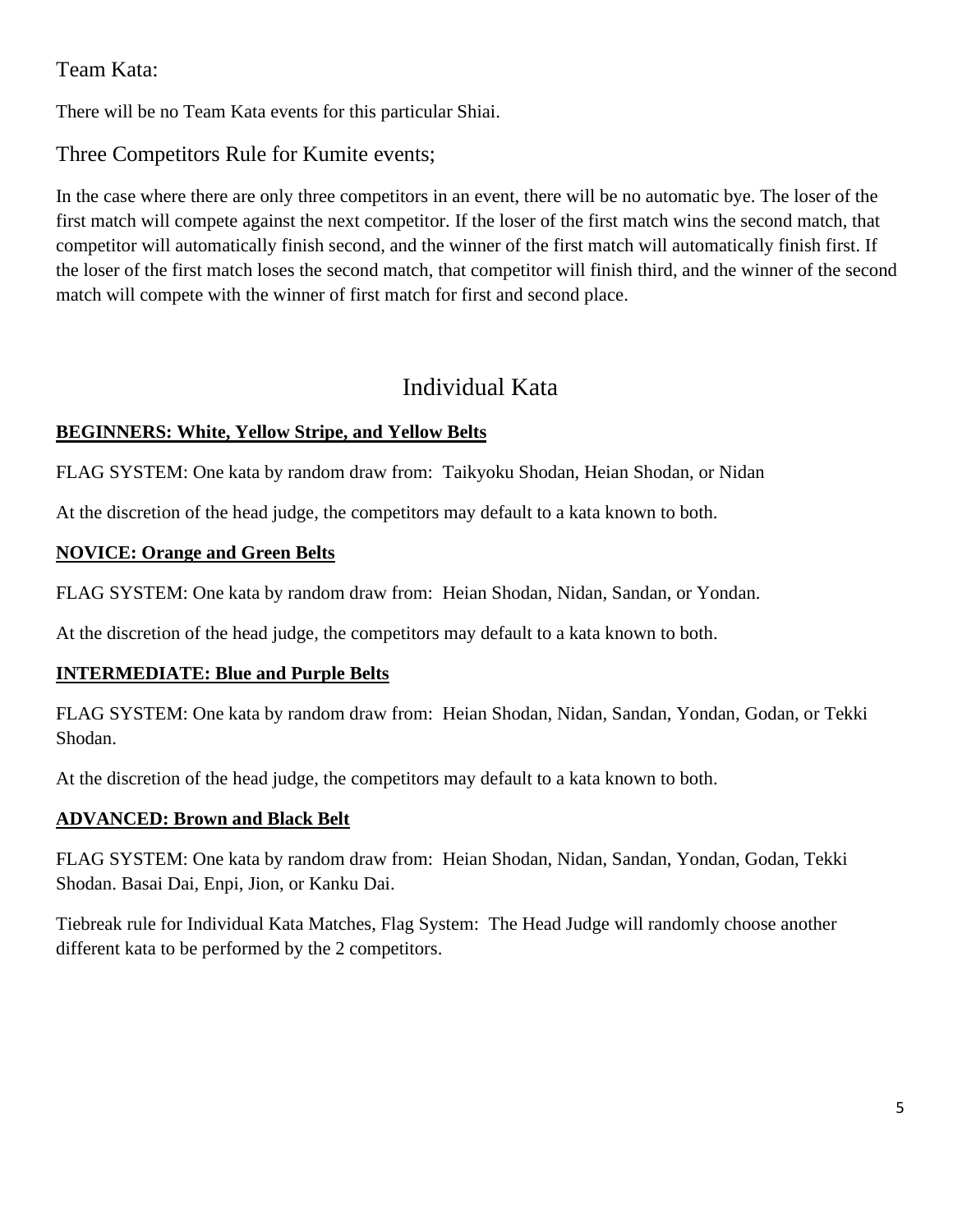#### **Individual Kumite**

NOTE: For safety reasons, competitors will not be allowed to wear regular eye glasses. Safety glasses and soft contact lenses are allowed.

#### **BEGINNER: White, Yellow Stripe, Yellow Belt.**

Kihon Sanbon Kumite (Basic Three Step Sparring):

3 Jodan (Face), then 3 Chudan (Stomach): Start with Right foot back

In case of a tie, start with Left foot back

In case of a second tie, decision by flags

#### **NOVICE: Orange and Green Belt**

Kihon Ippon Kumite (Basic One Step Sparring):

Jodan (Face), Chudan (Stomach), Mae-geri (Front kick): Start with Right foot back

In case of a tie, start with Left foot back

In case of a second tie, decision by flags

#### **INTERMEDIATE: Blue and Purple Belt**

Up to 7 and 8-9: Kihon Ippon Kumite (One Step Sparring) Jodan, Chudan, Mae Geri

In case of a tie, start with Left foot back

In case of a second tie, decision by flags

Age 10-11 and 12-13: Jiyu Ippon Kumite (Semi Free Sparring) Jodan, Chudan, Mae Geri.

In case of a tie, repeat

In case of a second tie, decision by flags

#### **ADVANCED: Brown and Black Belt**

Age Up to 9: Jiyu Ippon Kumite (Semi Free Sparring) Jodan, Chudan, Mae Geri.

Age 10-11 and 12-13: Jiyu Kumite (Free Sparring, One point match) 2 minutes running time match. When necessary, the referee may indicate a time stoppage.

White Gloves and Mouth Guard are required.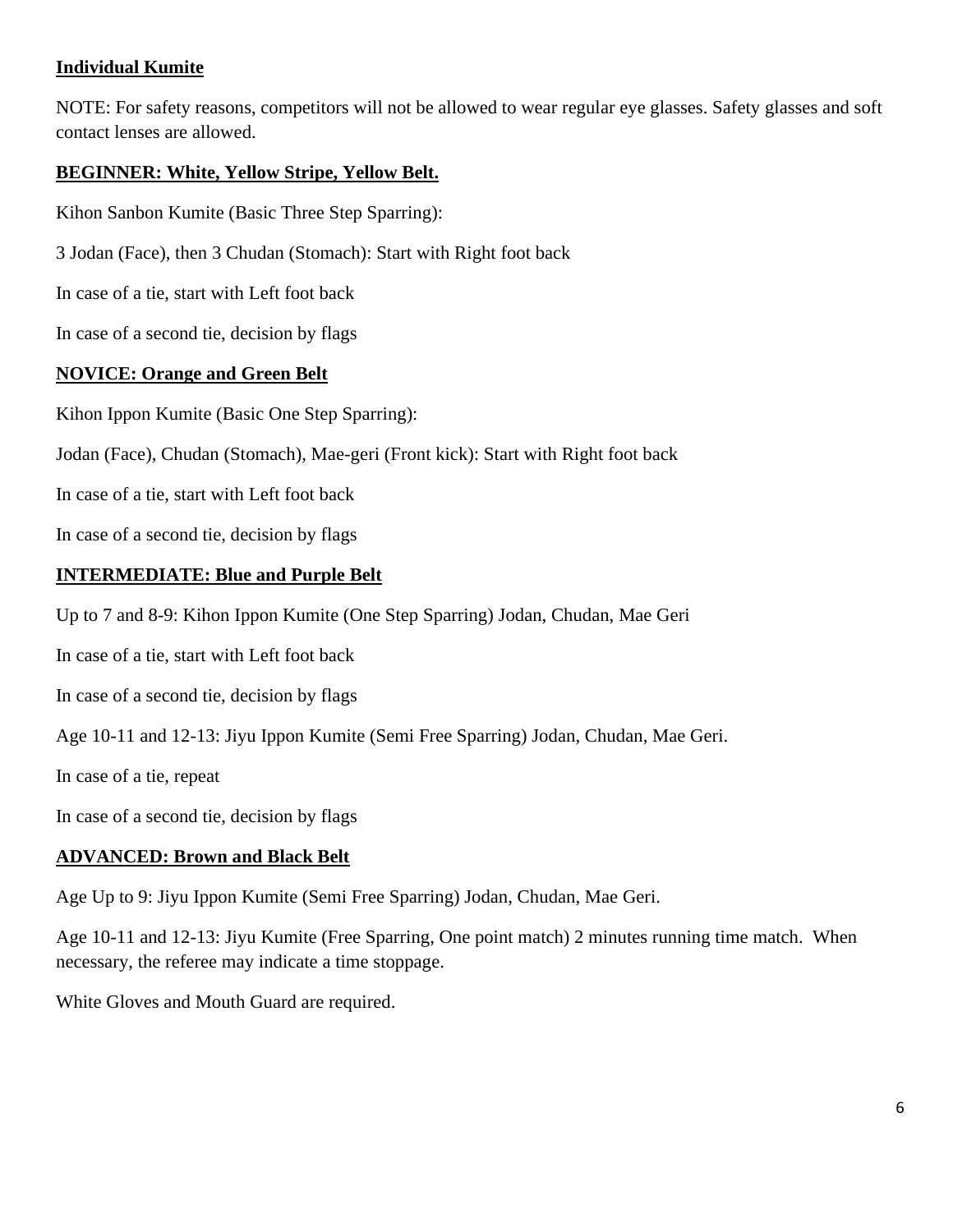#### Tiebreak Rule for Jiyu Kumite

If there is a draw, another match will be held. This re-match is called Sai-Shiai. If this re-match ends up in a draw, a second re-match called Sai-Sai Shiai will be held as a "sudden death" match meaning that the competitor that scores first is declared the winner. In the event there is no score after a second re-match, the judges will determine a winner.

Criteria leading to Disqualification (Hansoku)

- 1. The following elements are forbidden:
	- a) Excessive contact, going beyond the target, "wild" swinging techniques.
	- b) Performing or intent to perform dangerous throws.
	- c) Grabbing, holding on, or wasting time by not attacking.
	- d) Using provocative language, attitude, gestures, verbal taunting, or not following the orders of a Judge.
	- e) Continuing to attack after stop (Yame) or out of bounds (Jogai) is called.
	- f) Head butt attack or intent to use head butt attack.
	- g) Spear hand or Nukite attack to the eyes.
	- h) Purposely attacking the groin area or the joints.

Guidelines for Kihon-Ippon Kumite

#### Attacking Techniques

- 1. Punch to the face or Jodan Oi-Zuki: aiming for either just below the nose, or lower part of the chin.
- 2. Punch to the stomach or Chudan Oi-Zuki: aiming for the solar plexus.
- 3. Front kick to the stomach or Chudan Mae-Geri: using the back leg, aiming for the solar plexus.

NOTE: The above techniques are done with the right hand and the right foot. If there is a draw, the above techniques are repeated but with the left hand and the left foot.

4. There must be appropriate distance to attack. The attacking competitor steps the leg back and forms a downward block or Gedan-Barai. Each attack must be clearly announced before execution.

NOTE: For the execution of the front kick or Mae-Geri, both arms are extended to the side of the body.

5. After the completion of an attack and defense sequence, both competitors simultaneously return to the natural position or Shinzentai. The attacking competitor takes a step back to return to the natural position while the defending competitors takes a step forward to do the same.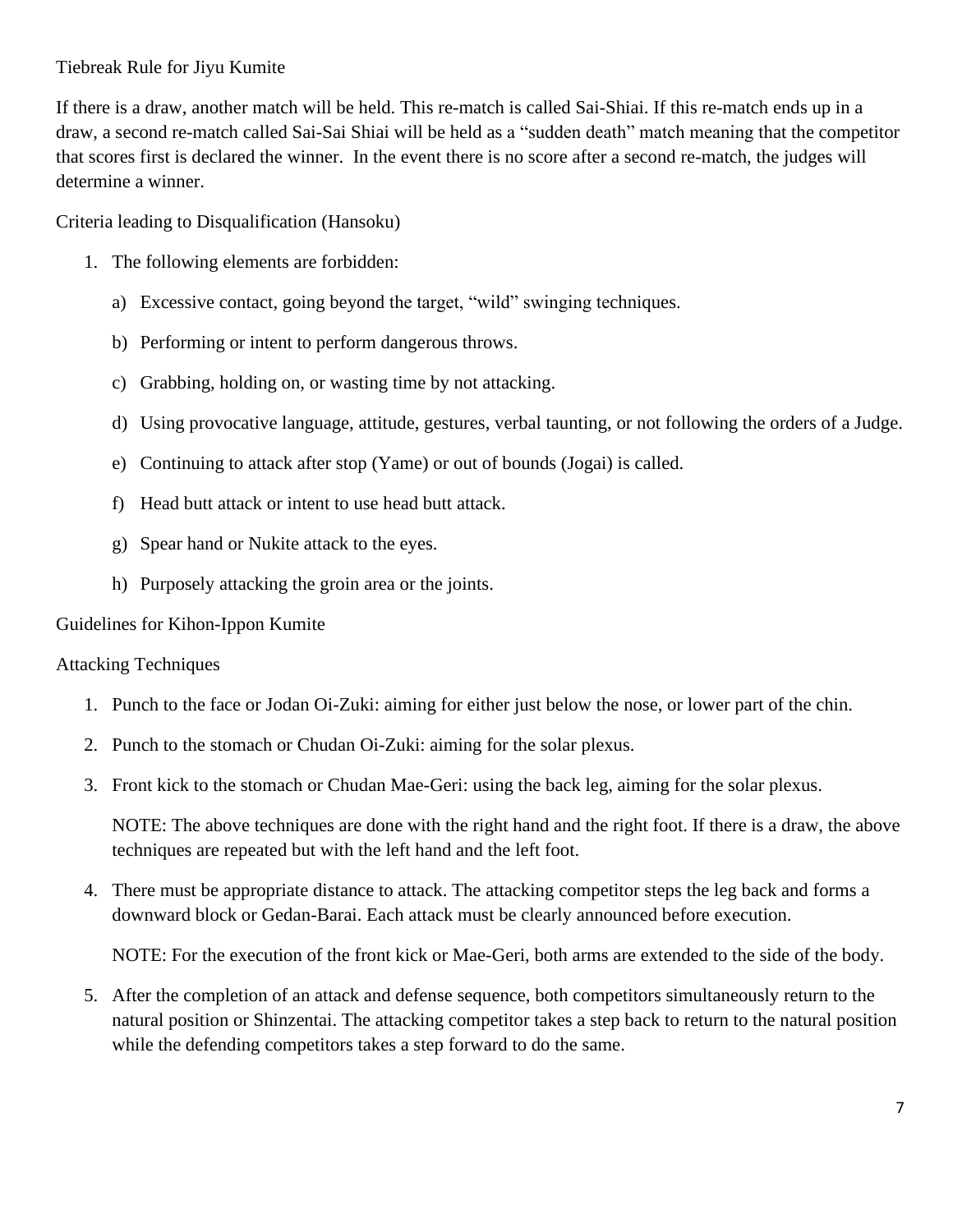Defensive Techniques

- 1. Any kind of blocking techniques and body shifting can be used.
- 2. Any kind of counterattack to the target areas can be used but only a single counterattack is allowed.

#### Additional points.

- 1. An attack or defense technique can only be used once.
- 2. There is to be one sudden vocal release of energy or Kiai per attack and per counterattack.

#### Prohibited Elements (Attack) for Kihon Ippon Kumite

- 1. Faking a movement in order to have the opponent move, and then attacking that opponent.
- 2. Lunging the body towards the opponent or taking more than one basic step forward to attack.
- 3. From the natural position or Shizentai, the attack must follow a straight line forward and not follow the opponent who may have moved prior to completion of the attack. The foot of the attacking competitor that has stepped forward should end up positioned between the opponents' legs. Fundamental basic technique must be applied during the execution.
- 4. Face level and stomach level attacks that are executed with forceful motions such as pressing the arm downward while the opponent is executing a blocking technique.
- 5. Withdrawing the hand that is executing an attack too quickly

Prohibited Elements (Defense)

- 1. Contact or hitting the attacking competitor other than the blocking technique that should be executed.
- 2. Any combination technique: sweeping the attacking competitor, any throwing techniques or holds involving the joints.
- 3. During the execution of a blocking technique to the stomach, to block at the other competitors elbow. Proper blocking is done at the wrist of the attacking competitor.
- 4. During the execution of a blocking technique to the face, any forceful motions that may cause a loss of balance of the attacking competitor.
- 5. During execution of a blocking technique to the stomach, use of any forceful downward motions.
- 6. Withdrawing the hand that is executing a counterattack too quickly.

#### Guidelines for Jiyu-Ippon Kumite

#### Attacking Techniques.

1. Punch to the face or Jodan Oi-Zuki: aiming for either just below the nose, or lower part of the chin.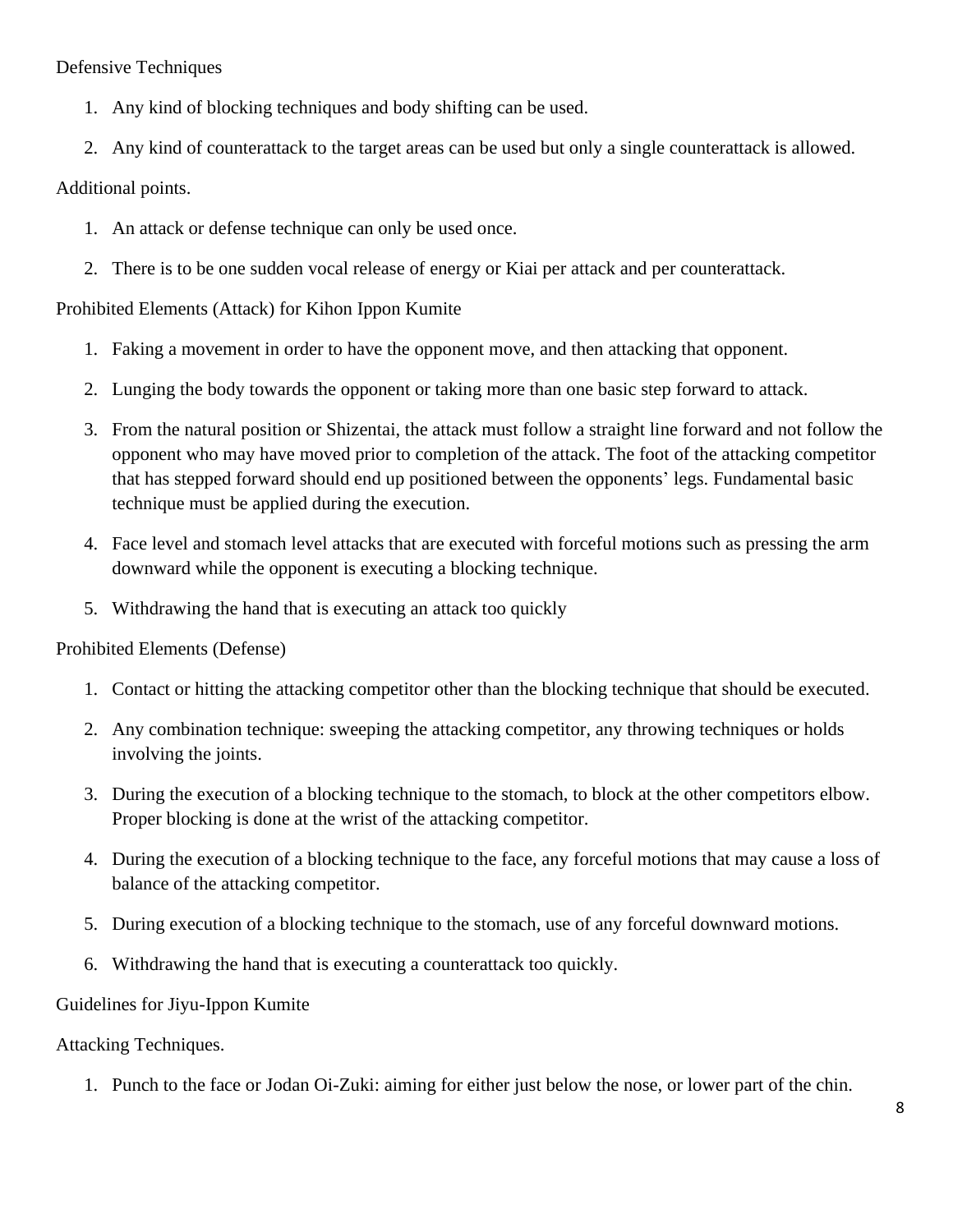- 2. Punch to the stomach or Chudan Oi-Zuki: aiming for the solar plexus.
- 3. Front kick to the stomach or Chudan Mae-Geri: using the back leg, aiming for the solar plexus. Note: The above techniques are done with the right hand and the right foot. If there is a draw, the above techniques are repeated but with the left hand and the left foot.
- 4. There must be appropriate distance to attack. Each attack must be clearly announced before execution.

#### Defensive Techniques

- 1. Any kind of blocking techniques and body shifting can be used.
- 2. Any kind of counterattack to the target areas can be used but only a single counterattack is allowed.

#### Additional points.

- 1. An attack or defensive technique can only be used once.
- 2. There is to be one sudden vocal release of energy or Kiai per attack and per counterattack.
- 3. When there is proper distance or Maai to attack, the competitor must initiate that attack. It has been seen that proper distance or Maai has been reached and no attack is initiated. This must not be done.
- 4. The defending competitor must not back away creating a longer distance from the attacking competitor.
- 5. Faking a movement or Kensei is not allowed.

#### Prohibited Elements (Attack)

- 1. Distance is too short, and lunging the body towards the opponent.
- 2. Withdrawing the hand too quickly that is executing an attack.
- 3. Contact or hitting the opponent.
- 4. Blocking or shifting the body during the counterattack.
- 5. Grabbing or holding the opponent.

#### Prohibited Elements (Defense)

- 1. Stepping out of the ring three times. A caution or Keikoku is given for the first time, a warning or Chui is given for the second time and a disqualification or Hansoku is give for the third time.
- 2. Blocking and counter attacking at the same time.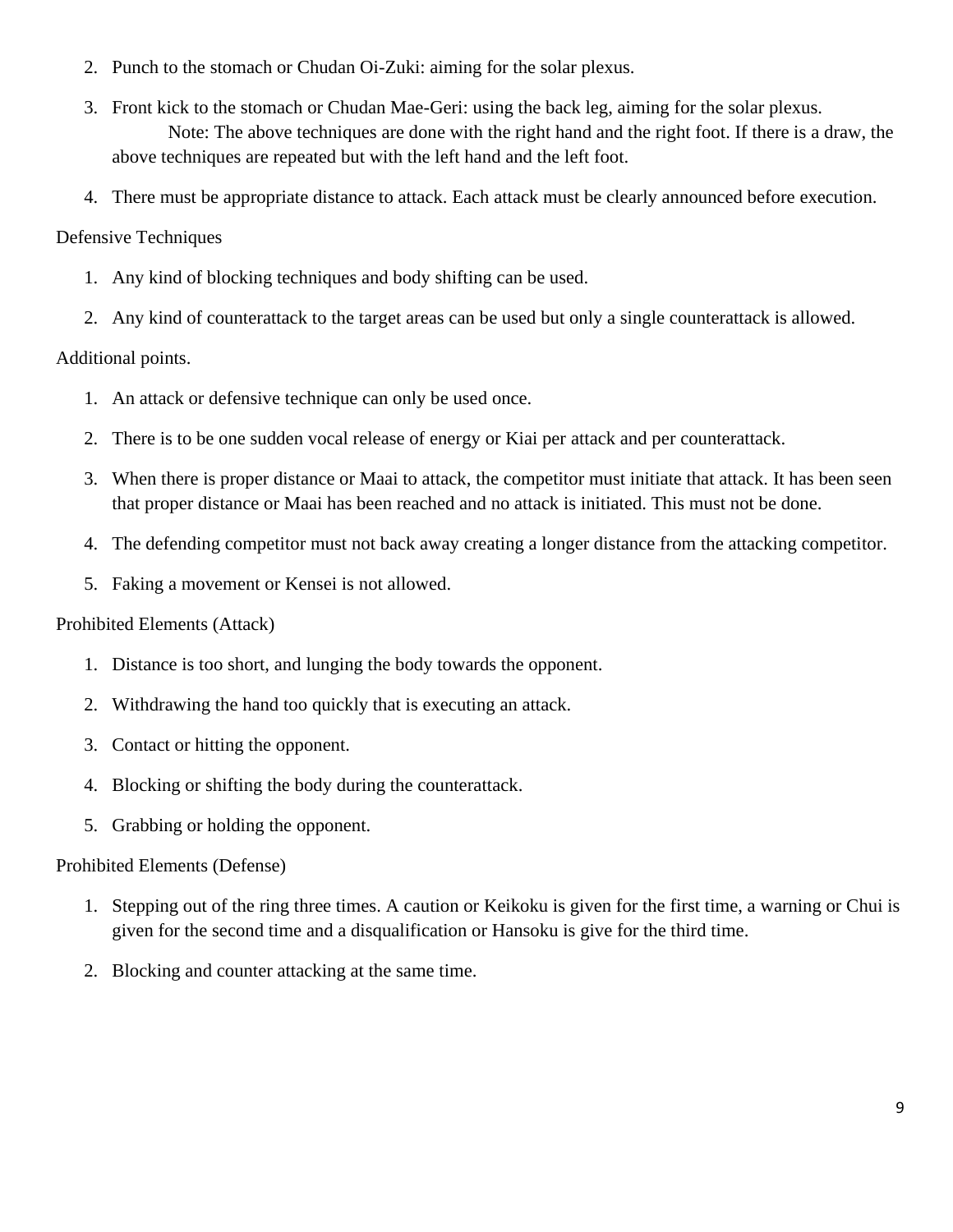| Individual Registration Form: Brad Jones Shiai |  |  |  |
|------------------------------------------------|--|--|--|
|                                                |  |  |  |

|                                              | Male: $\frac{1}{\sqrt{1-\frac{1}{2}} \cdot \frac{1}{\sqrt{1-\frac{1}{2}}}}$ | Female: |
|----------------------------------------------|-----------------------------------------------------------------------------|---------|
|                                              |                                                                             |         |
|                                              |                                                                             |         |
| Event Fees: (Please check appropriate boxes) |                                                                             |         |
| Individual Kata                              |                                                                             |         |
| Individual Kumite:                           |                                                                             |         |
| Registration Fee: \$30.00 one or more events |                                                                             |         |
| Cheque Payable to: "The Social Committee"    |                                                                             |         |

\_\_\_\_\_\_\_\_\_\_\_\_\_\_\_\_\_\_\_\_\_\_\_\_\_\_\_\_\_\_\_\_\_\_\_\_\_\_\_\_\_\_\_\_\_\_\_\_\_\_\_\_\_\_\_\_\_\_\_\_\_\_\_\_\_\_\_\_\_\_\_\_\_\_\_\_\_\_\_\_\_\_\_\_\_\_\_\_\_\_

Individual Registration Form: Brad Jones Shiai

|                                              | Male: | Female: _______ |
|----------------------------------------------|-------|-----------------|
|                                              |       | Belt            |
|                                              |       |                 |
| Event Fees: (Please check appropriate boxes) |       |                 |
| Individual Kata                              |       |                 |
| Individual Kumite:                           |       |                 |
| Registration Fee: \$30.00 one or more events |       |                 |
| Cheque Payable to: "The Social Committee"    |       |                 |